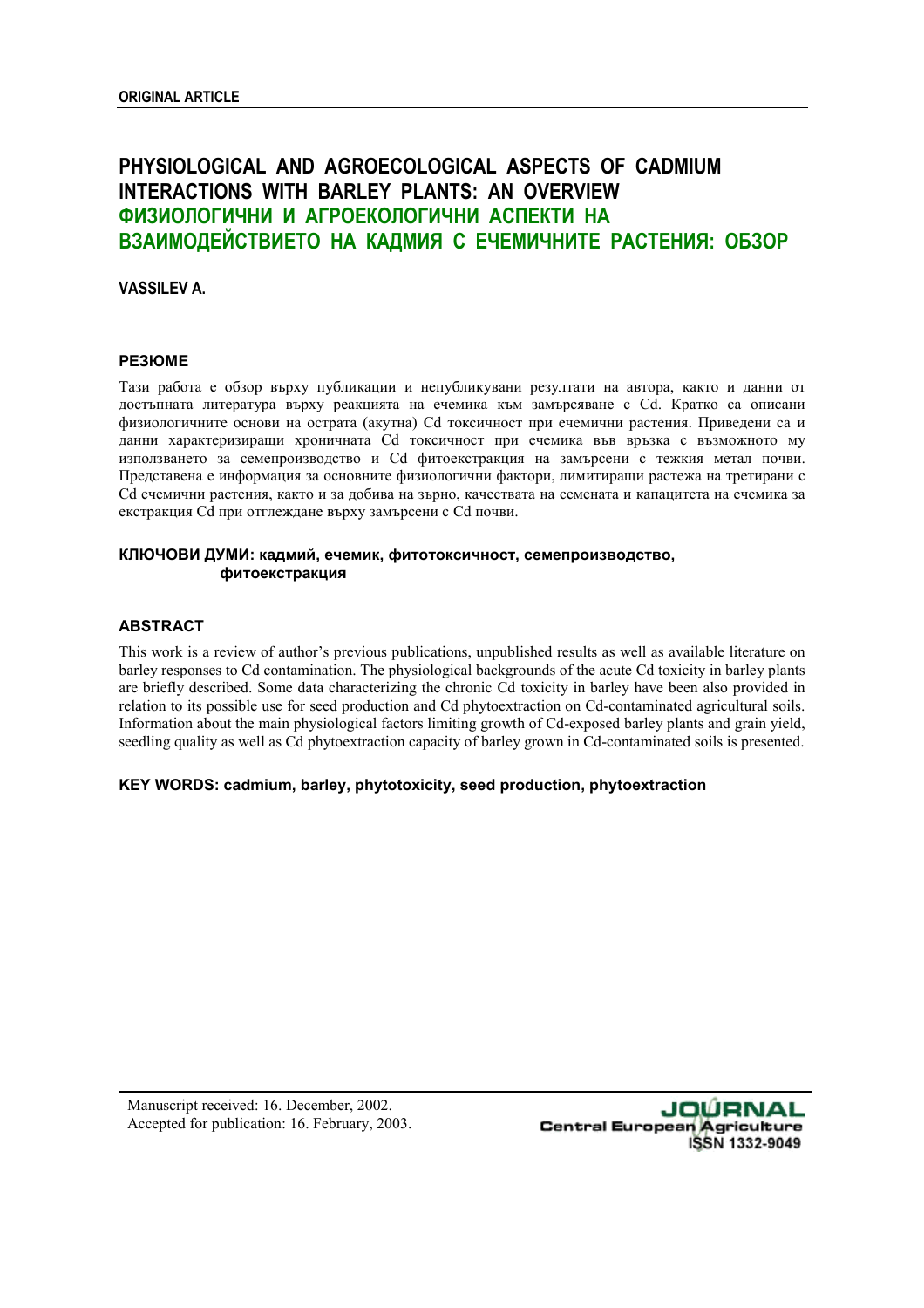# **DETAILED ABSTRACT**

A part of agricultural soils all over the world is slightly to moderately contaminated by cadmium (Cd) creating risk for human and environmental health. Consequently, several strategies have been proposed for the management of Cd-contaminated agricultural soils. Some of them recommend cereals for seed production as a profitable option for heavy metal-contaminated soils as well as Cd phytoextraction as an environmentally friendly approach for soil remediation. Barley is a cereal crop attracting attention in both mentioned directions. Nevertheless, its successful use for those purposes needs better understanding of many questions related to its behavior under Cd contamination.

To obtain this information complex research experiments have been conducted during the last decade at the Agricultural University of Plovdiv, Bulgaria. One part of experiments was focused on the main physiological disorders of Cd-exposed barley plants grown in hydroponics, sand and soil conditions. Another part of experiments aimed to study barley productivity and seedling characteristics has been conducted with plants grown in soils differing in Cd contamination and soil properties. The generalised information from these research efforts as well as available literature sources that could be of help to a wide spectrum of agricultural specialists is presented in this review.

The main conclusions drawn from the conducted studies are the following:

- The reductive analysis of factors limiting growth of Cd-exposed barley plants revealed photosynthesis retardation as one of the most important factors. Cd negatively affects barley photosynthesis directly at different structural-functional levels and indirectly by the metal induced disturbances in the other physiological processes.
- The use of barley for seed production on Cd-contaminated agricultural soils seems a rationale option, as (1) barley seedling qualities are high; (2) its productivity is not significantly affected (except at some very high soil Cd contamination levels); (3) barley plants in the next generation, grown on noncontaminated soils have grain Cd levels within the norm and normal development and productivity.
- Shoot Cd accumulation of barley plants is not high enough to meet the requirements for short-term phytoextraction perspective. If higher shoot Cd accumulation is achieved by means of the induced phytoextraction approach, barley Cd phytoextraction will be limited by phytotoxicity problems.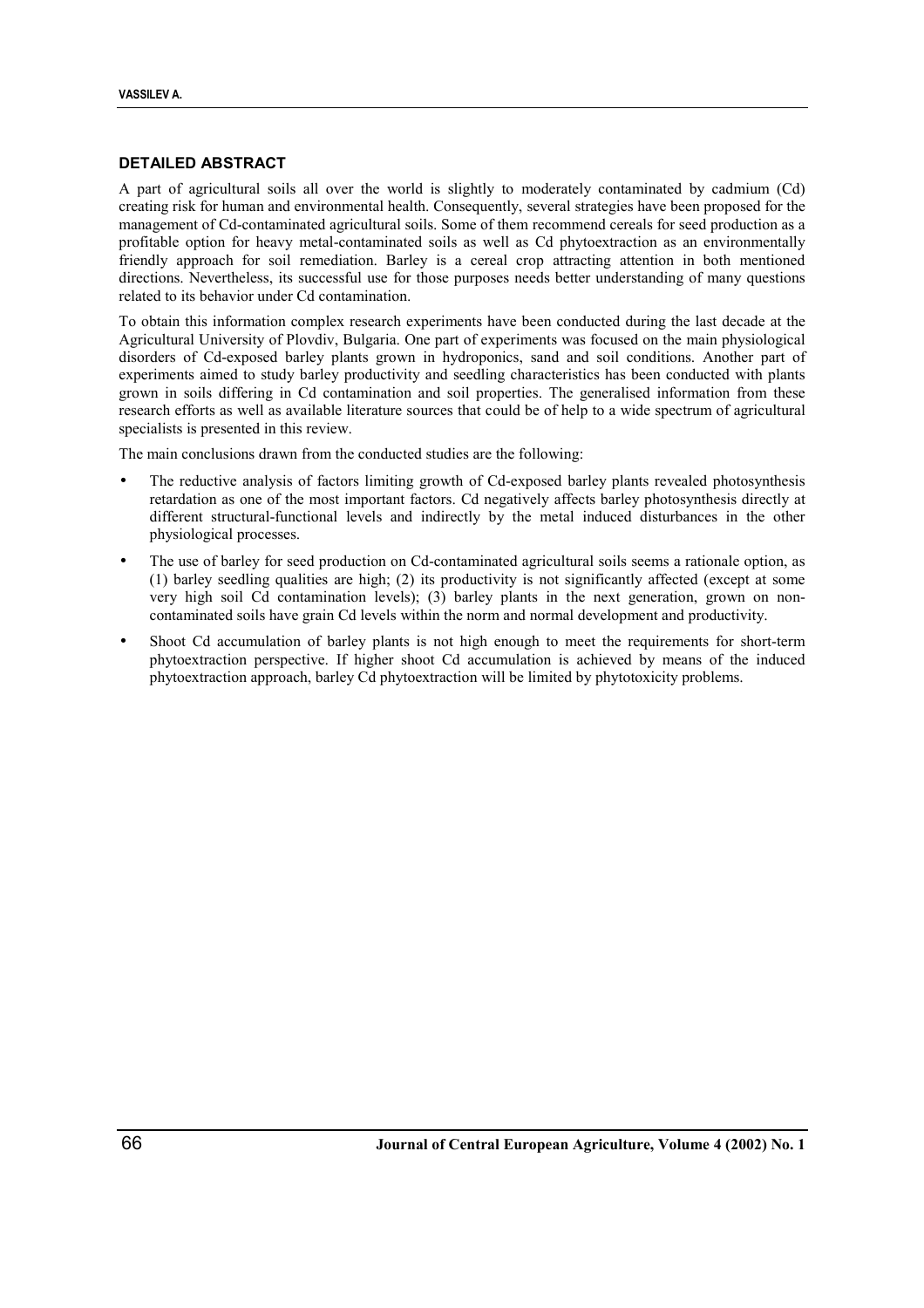#### **INTRODUCTION**

A part of agricultural soils all over the world are slightly to moderately contaminated by cadmium (Cd) due to extended use of superphosphate fertilisers, sewage sludge application as well as smelters dust spreading [2, 8]. Due to high Cd mobility in the soil-plant system it can easily enter into food chain and can create risk for human and environmental health [15, 25]. Increasing international concern about the risks associated with long-term consumption of crops with Cd concentrations has led the international food standards organisation, Codex Alimentarius Commission, to propose a  $0.1 \text{ mg } Cd \text{ kg}^{-1}$  limit for cereals, pulses and legumes [16]. Consequently, several strategies have been proposed for the successful management of the Cd-contaminated agricultural soils. One approach, applicable on slightly contaminated soils, is aiming to screen and use low Cd-accumulating genotypes of crops, known to accumulate unacceptable high Cd levels in grain [3]. The second approach recommends profitable use of non-food crops [49]. The third option is directed towards phytoextraction, representing use of plants for metal (including Cd) removal from contaminated soils [9, 23].

Besides non-food crops, there are some expectations that seed production of cereals could be another possibility for rationale use of Cd-contaminated soils. This idea is motivated by several facts and presumptions: (1) it is known that cereals are semiresistant to Cd [19]; (2) it is well documented that Cd accumulation in above-ground organs of many crops decreases towards generative organs [1]; (3) a presumption exists that when Cd-enriched seeds are sown in non-contaminated soil, grain Cd content of plants from the next generation will be bellow guideline values for combustion [17].

Cd phytoextraction from contaminated agricultural soils has been proposed by Robinson et al. [23, 24] pointing at the high mobility of this metal in soilplant system and its relatively low contamination levels as compared, for example, with Pb and Zn. According to Ebbs and Kochian [13] barley is a promising crop for Zn and Cd phytoextraction as it could resist (to some extend) these metals as well as accumulate elevated concentrations in shoots.

The use of barley for both above-mentioned directions needs better understanding of its behavior at Cd contamination. From the plant physiological point of view there are many questions that are still not fully understood. For example, how this element, that is non-essential for the plant metabolism and has a low redox potential, is able to participate in biological redox reactions is attracting now a significant research attention [11]. In more applied aspects it is very important to describe the capacity of barely to resist and accumulate Cd in the grain, effects of Cd on seed quality, etc. To obtain this information complex research experiments have been conducted during the last decade at the Agricultural University of Plovdiv, Bulgaria. One part of experiments was focused on the main physiological disorders of Cd-exposed barley plants grown in hydroponics, sand and soil conditions. Another part of experiments aimed to study barley productivity and seedling characteristics has been conducted with plants grown in soils differing in Cd contamination and soil properties. The generalised information from these research efforts as well as available literature sources that could be of help to a wide spectrum of agricultural specialists is presented in this review.

# **PHYSIOLOGICAL RESPONSES OF BARLEY PLANTS TO CD CONTAMINATION**

The studies on Cd interactions with plants have been conducted during the last three decades but there still remain some aspects unclear enough. Partly, it is due to differences in the experimental designs used concerning the applied metal concentrations, kind of medium, age of plant exposure to metal treatment, etc. Generally, each plant is able to withstand Cd loading into the plant tissue until the metal reaches the toxic threshold level, suffering toxicity at higher levels. If it takes long enough to achieve this "critical" Cd concentration plant can respond to the treatment by different Cd detoxifying mechanisms. In this situation plants are able to resist Cd to some extend and grow continuously at the presence of Cd but with lower growth rate (chronic Cd phytotoxicity). In a case of exposure of plants to very strong Cd concentrations, they are not able to express their protective mechanisms and as a result of this suffer Cd toxicity and generally die within couple of weeks (acute Cd phytotoxicity). In our experimentation we studied the physiological backgrounds of both chronic and acute Cd toxicity in barley plants.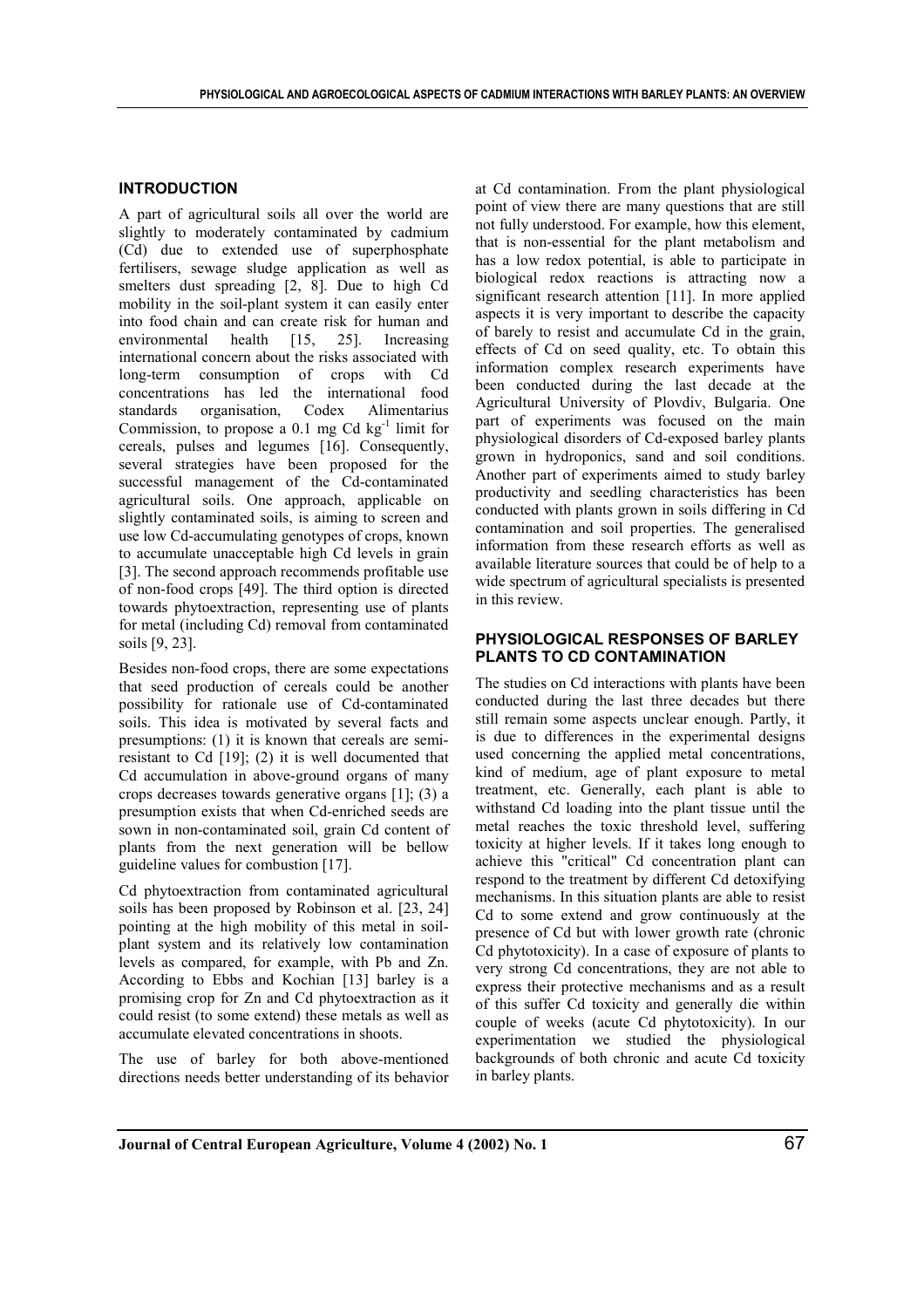# **ACUTE CD PHYTOTOXICITY**

The studies on the acute Cd toxicity in barley seedlings and young plants have been realized in both hydroponics and sand culture experiments. In the hydroponics experiments the Bulgarian cultivars Obzor and Hemus were used. The applied Cd concentrations varied between 9 and 54 µmol/L, given at 3-day-old seedlings and maintained for 12 days [32]. The Portuguese cultivars Ribeka and CE 9704 were used in the sand experiments, where Cd concentrations varied from 14 to 56 mg  $kg^{-1}$  sand, given at 20-day-old plants for 10 days [46, 47]. At the highest Cd treatments in both experimental designs the acute Cd phytotoxicity was well expressed. The visual phytotoxicity symptoms observed were chlorosis and necrosis of leaf tips as well as necrosis and reduction of site root formation in the root system, all having nonspecific nature. The basic physiological disorders connected with the acute Cd toxicity in barley plants are described below and listed in Table 1.

# **Hydroponics studies**

It was established that Cd concentrations above 4.5 µM Cd/L inhibited dry mass accumulation in barley plants [35]. In general, Cd accumulation and distribution in barley plants followed a similar pattern to that reported for other gramineae species [20, 21]. The observed root Cd accumulations were several fold higher than in the leaves. For example, Cd concentrations in the roots and the leaves of plants from *cv*. Obzor reached at 54 umol Cd/L 289 and 94 mg  $kg^{-1}$ , respectively [32].

The relative growth rate  $(RGR<sub>DM</sub>)$  of Cd-exposed barley plants (*cv.* Obzor) was retarded due mainly to net assimilation rate (NAR) inhibition, while leaf area ratio (LAR) was less influenced [43]. Plants from *cv*. Hemus grown at 54 µmol/L Cd treatment showed 85% inhibition of RGR<sub>DM</sub> and accumulated about 188 mg Cd  $kg^{-1}$  DW in their leaves [41].

NAR depends on photosynthetic rate  $(P<sub>N</sub>)$ , cell respiration  $(R_D)$  and the relative ratio of nonphotosynthesising plant organs, mainly root mass ratio (RMR) in young plants. RMR in Cd-exposed barley plants decreased due to greater Cd accumulation and subsequently stronger toxicity as compared with leaves [32]. The inhibition of root growth and functioning provoked changes in plant cytokinins levels that could further affect the growth rate (4). It also induced some mineral imbalances that might have impact on barley physiology. For example, the levels of K, Cu and Zn in barley plants were significantly diminished [33]. A tendency towards acceleration of  $R_D$  of roots and leaves was observed [34], which according to Ernst [14] could be explained as a compensatory mechanism supplying ATP through oxidative phosphorylation.

The negative effects of Cd on photosynthesis were also studied. Generally, Cd inhibited  $P_N$ ; in the highest treatments  $P_N$  averaged 80-85% of control values [36]. The established negative Cd effect was mainly due to mesophyll constrains. In barley plants at 54 µmol Cd/L destructive changes were observed in chloroplast ultrastructure, namely reduction in the number of grana and their disorganisation, swelling of thylakoids, thinning and partial tearing of the chloroplast envelope, etc. [36]. Cd decreased photosynthetic pigments content too, on average by 20% at 54 µmol/L. All mentioned disturbances leaded to decreased photosynthetic functioning, shown also by weaker incorporation of  ${}^{14}C$  in the early photoproducts [40]. Furthermore, Cd changed the pattern of  $^{14}$ C partitioning towards that characteristic for aging leaves. The fluorescence analysis showed down regulation of PSII as the light dependence of the maximum apparent electron transport rate of these plants were reached under lower light intensities and earlier than in control plants [44]. Additionally, we established that susceptibility of the photosynthetic apparatus of Cdexposed plants to other stresses (low and high temperature stresses) was higher than that of controls [35, 39].

Although to a lesser extend, the  $RGR<sub>DM</sub>$  inhibition of Cd-exposed barley plants was also related to changes of LAR, mainly due to decreased in specific leaf area (SLA), indicating that Cd induced water relation problems. In fact, we established lower values of leaf water potential  $(\Psi_w)$  and transpiration rate (E) as well as an increase in leaf proline content of Cd-exposed plants [43].

## **Sand culture studies**

The exposure of barley plants to Cd in the sand experiments has been done on 20-day-old plants having well developed root system and photosynthetic apparatus and thus, being able to withstand better the influence of the metal. Consequently, all observed physiological disorders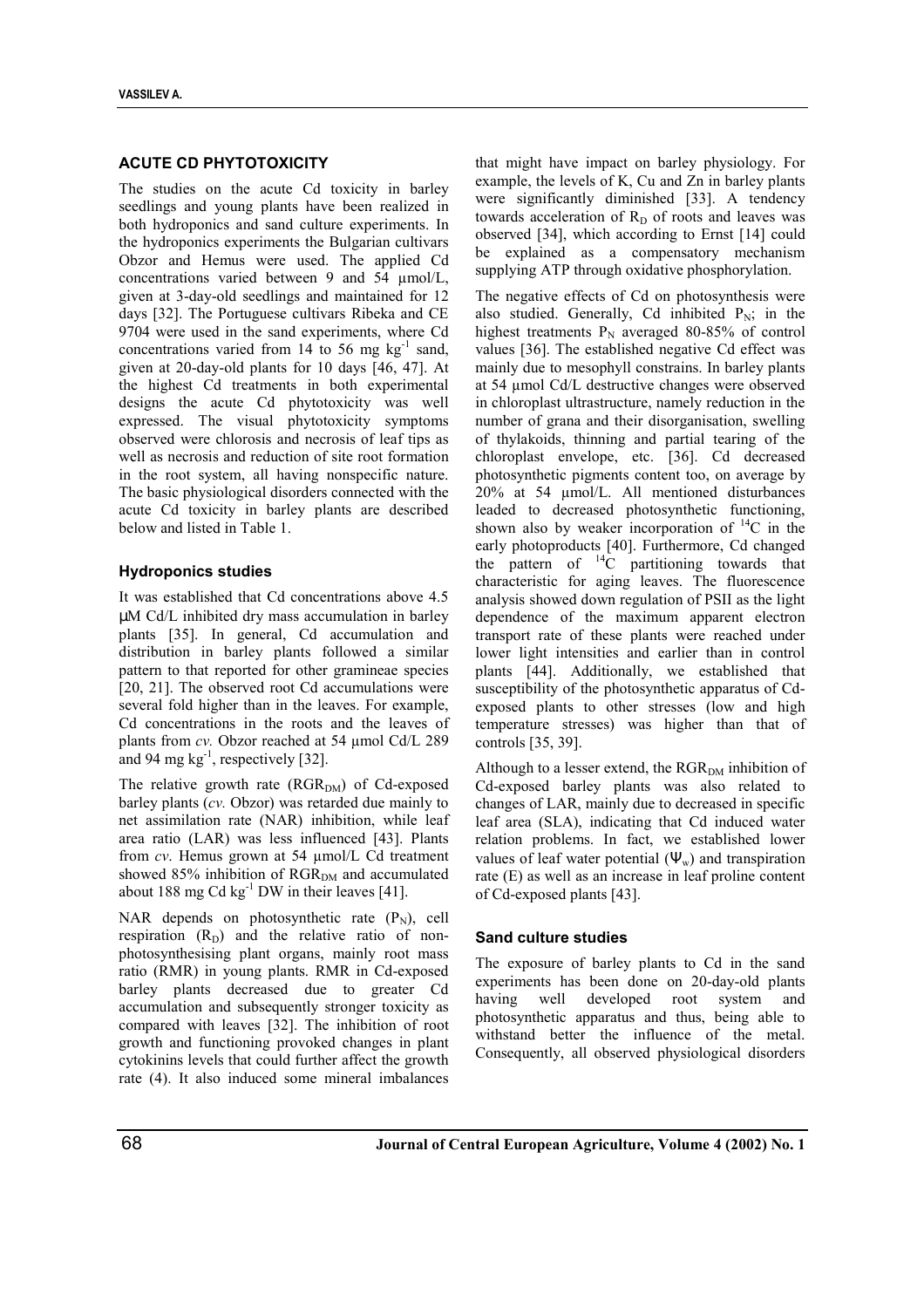were similar, but weaker expressed as compared with the plants grown at hydroponics conditions.

RGRDM of plants from cv. CE 9704 was significantly lower as compared to control plants, being retarded at 42 mg Cd kg-1 sand by 41% and having leaf Cd concentration of 128 mg kg-1 DW [47]. However, well-expressed cultivar differences in growth responses and Cd accumulation have been also detected. For example, plants from cv. Ribeka grown at the same treatments as cv. CE 9704 accumulated less Cd and their growth rate was less affected [48].

As in the hydroponics experiments it was observed that Cd treatment induced plant mineral imbalances. The concentrations of K, Zn, Ca and Fe in both roots and leaves of plants from cv. Ribeka and cv. CE 9704 decreased at high Cd treatments probably due to break down of mineral regulatory functions [46, 47]. The most pronounced effect of Cd was established on PN and photosynthetic capacity (photosynthetic rate at non-limiting conditions), which were significantly retarded. In the highest treatments - 42 mg Cd kg-1 - PN averaged 50% of control values in both cultivars CE 9704 and Ribeka [47, 48]. There was some evidence for stomatal limitation in Cd-exposed plants because PN was stronger inhibited as compared to photosynthetic capacity, and stomatal conductance (gs) and intercellular CO2 concentration (ci) were strongly reduced. Besides the already mentioned disturbances, Cd-exposed plants showed mesophyll limitations as was shown by the lower efficiency of light utilisation (φe) and electron transport rates involving PSII and PSI (Vassilev and Lidon, unpublished data). After 10 days exposure of the plants from cv. Ribeka to 28 mg Cd kg-1, the decrease in PSII activity with OEC represented about 40% and without OEC 19%, whereas in PSI activity decreased ca. 30%. The similar inhibition of PSII activities with or without OEC at 42 mg Cd kg-1 treatment showed that Cd could interact with both the donor and the acceptor side of this photosystem. The lower photosynthetic electron transport in Cdexposed plants from this cultivar was probably not due to Cd-induced lipid peroxidation at thylakoid level as the ethylene production associated with thylakoids was close to that in the control plants. On the contrary, the stronger inhibition of the photosynthetic electron transport in the more sensitive to Cd cultivar CE9704 was linked with increased ethylene production and diminished total

fatty acids content in the thylakoids of Cd-exposed plants [Vassilev and Lidon, unpublished data].

# **CHRONIC CD PHYTOTOXICITY**

The data on barley responses to Cd is mainly based on hydroponics experiments and more often represents an acute phytotoxicity [10, 7, 29]. Behaviour of barley on Cd-contaminated soils is rarely investigated. There is some information about metal uptake and productivity of barley grown on industrially polluted soil, but it is relevant just to mixed metal contamination [12]. In our experimentation the study on the chronic Cd toxicity in barley plants has been realized in pot-soil experiments where plants were grown continuously on Cd-contaminated soil. The Cd contamination was set up from  $0.6$  mg  $\text{kg}^{-1}$  soil (noncontaminated control soil) to 45 mg kg<sup>-1</sup> soil (artificially spiked by cadmium sulphate), being up to 23-fold the limit value of Cd in Bulgarian soils -  $2 \text{ mg kg}^{-1}$  soil [17]. The experiments have been done with two soils, differing mainly in soil texture (clay loam and sandy loam) and two cultivars - Obzor and Hemus [31, 38]. The observed physiological disorders of barley plants related to the chronic Cd phytotoxicity are shortly described below and shown in Table 1.

Plants grown at up to 45 mg  $kg^{-1}$  clay loam soil did not exhibit any visual symptoms of toxicity in above-ground parts, but some browning of roots was observed [42] whereas plants grown in sandy loam soil at  $25 \text{ mg}$  Cd kg<sup>-1</sup> suffered toxicity showing necrosis of leaf tips [31].

The most obvious effect of Cd at  $45 \text{ mg kg}^{-1}$  clay soil was found on the development of barley plants. It was retarded at tillering up to 10 days, but this effect became weaker during ontogenesis and at full maturity the development was partly compensated by shortening the duration of the following phases. The slower development could be partly attributed to later emergence of these plants, probably due to the negative effects of Cd on mobilisation of food reserves in the seeds as reported by Bishnoi *et al.* [5] for pea seeds. Dry mass accumulation of plants was diminished by 32-35% at tillering to 10-13% at full maturity compared to the values of control plants [42]. The relatively weaker effect of Cd at latter phases probably was due to an expression of efficient adaptation mechanisms leading to Cd binding in cell walls, complexation with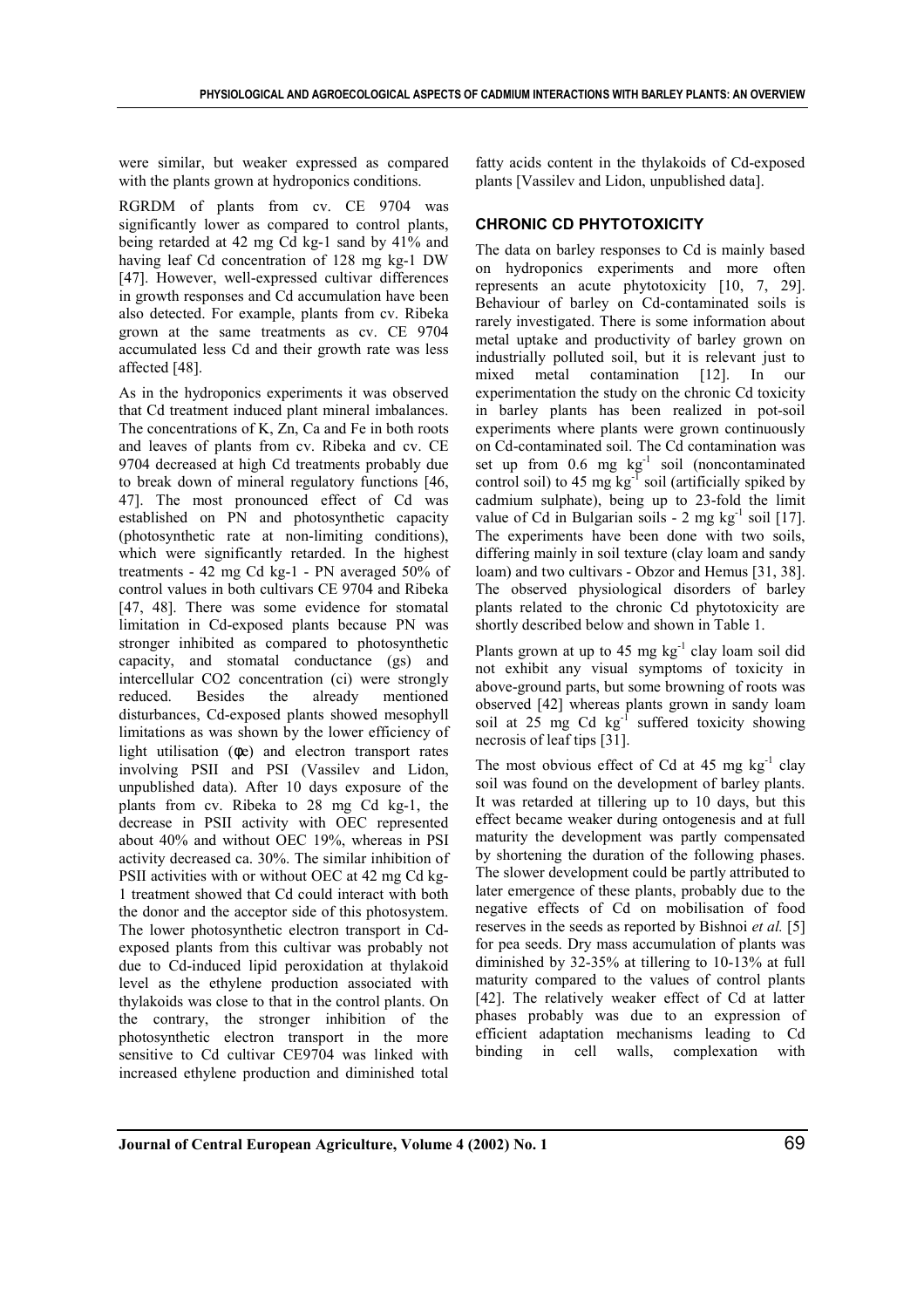phytochelatins, compartmentalisation in vacuoles, etc. [27].

Plants grown at 45 mg Cd kg<sup>-1</sup> clay loam soil at early stages of the development had decreased photosynthetic rate  $(P_N)$  by 10 - 25% [42]. This negative effect varied in different leaves, being the strongest in the upper leaves, which have higher functional activity [45]. The retarded  $P_N$  could be related to disorders in many sites of this integral process. It clearly was not due to stomatal limitation, since transpiration rate was not significantly changed. Malik *et al*. [22] concluded the same for Cd-exposed wheat seedlings grown on sand culture. Cd-induced diminishing in  $P_N$  was neither linked to decreased chlorophyll content. Despite that Stobart *et al.* [28] stated Cd as strong inhibitor of chlorophyll biosynthesis in incubated barley leaf segments, obviously, when barley is grown from seed to seed on Cd-contaminated soil the situation is different. Probably, the observed slight negative effect on  $P_N$  at the early developmental stages was due to Cd-induced disorders at other sites of the process – enzymes activities, electron transport, etc. as well as other physiological processes having impact on the functioning of photosynthesis. On the other hand, the results obtained showed that whole barley plants were able to acclimatise to high Cd concentrations in the soil. This in turn has lead to a good performance of barley photosynthetic machinery on soils with increased Cd content.

| Parameter                                                                               | Physiological disorders in barley plants                                                                                  |  |  |
|-----------------------------------------------------------------------------------------|---------------------------------------------------------------------------------------------------------------------------|--|--|
| Disorders observed at Cd-exposed plants having 40 - 80% inhibition of RGR <sub>DW</sub> |                                                                                                                           |  |  |
| Leaf water potential                                                                    | $\downarrow$ A depression due to a complex of negative effects of Cd on water relations                                   |  |  |
| Root cytokinins                                                                         | Changes in the free cytokinins levels that might reflect on the export of the<br>hormone to the shoots                    |  |  |
| Transpiration rate                                                                      | $\downarrow$ An inhibition due to both indirect effects on leaf water content and direct effect<br>on stomata functioning |  |  |
| Mineral status                                                                          | Imbalances in some essential nutrients (K, Zn, Ca, Fe)                                                                    |  |  |
| Cell respiration rate                                                                   | $\uparrow\downarrow$ An initial increase (stress response) followed by decrease in a result of enzymes<br>inhibition      |  |  |
| Chloroplast ultrastructure                                                              | Disturbed envelope, thylakoid swelling, reduction in the number of grana and<br>thylakoids therein, etc.                  |  |  |
| Net photosynthetic rate                                                                 | $\downarrow$ An inhibition due to both stomata and mesophyll limitations                                                  |  |  |
| ${}^{14}C$ incorporation pattern                                                        | Pattern similar to that in aging leaves                                                                                   |  |  |
| Photosynthetic pigments content                                                         | $\downarrow$ A decrease, probably due to biosynthesis inhibition as well as enzymatic<br>degradation                      |  |  |
| Potential activity of PSII                                                              | $\downarrow$ A slight inhibition                                                                                          |  |  |
| Quantum yield                                                                           | $\downarrow$ An inhibition, well expressed at light saturation level                                                      |  |  |
| Disorders observed at barley plants suffering chronic Cd toxicity                       |                                                                                                                           |  |  |
| Plant development                                                                       | $\downarrow$ A retardation at earlier stages, partly due to later emergence                                               |  |  |
| Dry mass accumulation                                                                   | $\downarrow$ A decrease expressed better at earlier plant stages                                                          |  |  |
| Net photosynthetic rate                                                                 | $\downarrow$ A slight inhibition at earlier plant stages, no effect later                                                 |  |  |
| Transpiration rate                                                                      | $\downarrow$ No significant changes                                                                                       |  |  |
| Leaf respiration                                                                        | $\uparrow$ An increase, probably due to stress response                                                                   |  |  |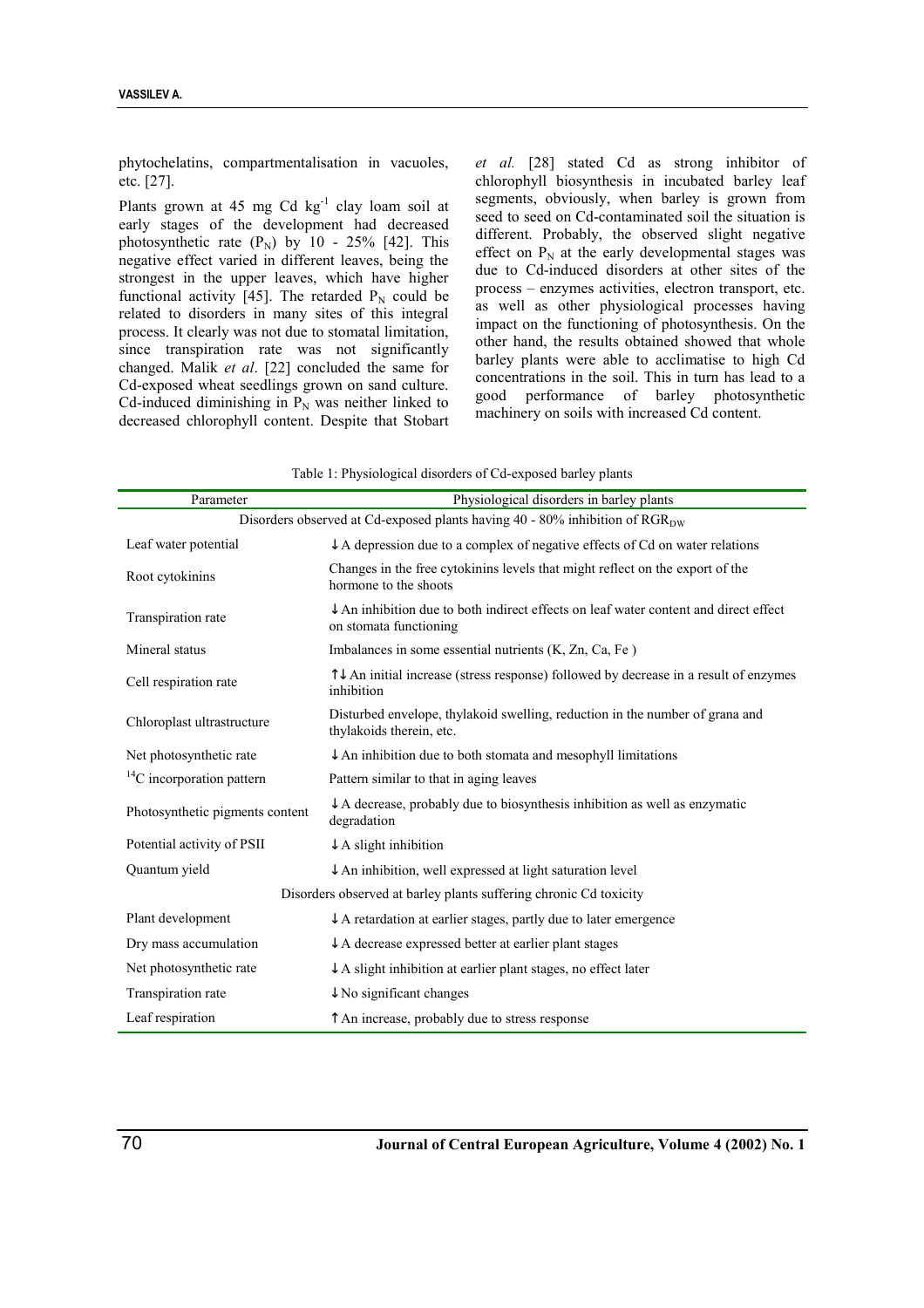## **PRODUCTIVITY, SEEDLING CHARACTERISTICS AND CD PHYTOEXTRACTION CAPACITY OF BARLEY GROWN IN CD-CONTAMINATED SOILS**

Seed production of barley on Cd-contaminated soil could be successful if this heavy metal does not remarkably reduce its productivity and seedling characteristics. We found that grain productivity of barley significantly decreased only at concentrations of 25 and 45 mg  $Cd$  kg $^{-1}$  soil, which are far over the typical Cd contamination of agricultural soils [31, 38]. The decrease in grain productivity of *cvs*. Hemus and Obzor averaged 12 to 18% in Cdcontaminated clay loam soil, whereas in sandy loam soil it was higher. The regression equations describing dependence of grain yield of barley on soil Cd concentrations are shown in Table 2.

The yield formation in cereals involves processes of reduction and compensation in the major yield structural elements during ontogenesis. We found that Cd at  $25 \text{ mg} \text{ kg}^{-1}$  and higher significantly decreased all yield structural elements. The inhibiting effect of the metal was first apparent through a decreased total tillering. During ontogenesis plants were characterised by weaker growth, the formation of less productive tillers with lower number of grains per ear and a lower 1000 seed weight [38]. On sandy loam soil, where the negative effect of Cd at tillering was stronger, the

1000-seed weight was slightly higher than in control plants due to an expression of compensation mechanisms based on sink-source interaction change [31].

The background levels of Cd in cereal grains range from 0.013 to 0.22 mg Cd  $kg^{-1}$  (DW). The highest Cd grain concentration has been reported for wheat  $(14.2 \text{ mg } \text{Cd } \text{kg}^{-1})$ , but generally even in contaminated areas it is much lower [18]. In our studies Cd accumulation in grain exceeded the international food standard 0.1 mg Cd kg $^{-1}$  DW [16] if plants were grown at 5 mg Cd  $kg^{-1}$  soil, thus, the grain produced may not be used as a foodstuff [31]. The observed mean Cd values in the straw varied between 2 and 15 mg  $kg^{-1}$  DW when barley was grown at 5 to 45 mg  $\text{Cd}\ \text{kg}^{-1}\ \text{soil},$  respectively [31]. The value of Cd in the straw is not standardised and there is no generally shared opinion about its harmless amount in feeds. However, in view of variable and secondary effects of Cd in the food chain, it is desirable to minimize its concentrations in crops [18]. On the contrary, for phytoextraction purpose Cd concentration in the straw should be maximised, as after the harvest and post harvest treatments it may be disposed as a hazardous waste [6]. The regression equations representing the dependence of shoot and grain Cd concentrations on soil Cd concentrations and soil properties are given in Table 2.

Table 2: Dependence of grain yield, leaf and grain Cd concentrations of barley (*cv*. Obzor) on soil Cd concentrations (X) and soil properties

| Parameter (Y)                            | Soil properties | Regression equation  | $R^2$ |
|------------------------------------------|-----------------|----------------------|-------|
| Grain yield $(g / pot)$                  | sandy loam soil | $Y = -0.15X + 15.44$ | 0.77  |
|                                          | clay loam soil  | $Y = -0.06X + 12.71$ | 0.84  |
| Leaf Cd<br>concentration(mg / kg<br>DW)  | sandy loam soil | $Y = 0.35X + 1.19$   | 0.78  |
|                                          | clay loam soil  | $Y = 0.22X + 1.07$   | 0.69  |
| Grain Cd<br>concentration(mg / kg<br>DW) | sandy loam soil | $Y = 0.04X + 0.21$   | 0.77  |
|                                          | clay loam soil  | $Y = 0.03X + 0.33$   | 0.71  |

Soil Cd contamination of up to  $45 \text{ mg} \text{ kg}^{-1}$  had no effect on the seedling characteristics of barley seeds. Germination energy, germination rate and ability of these seeds were within the norm [30, 38]. Barley plants originating from Cd-enriched seeds (up to 2 mg Cd  $kg^{-1}$  grain) sown in non-polluted soil grew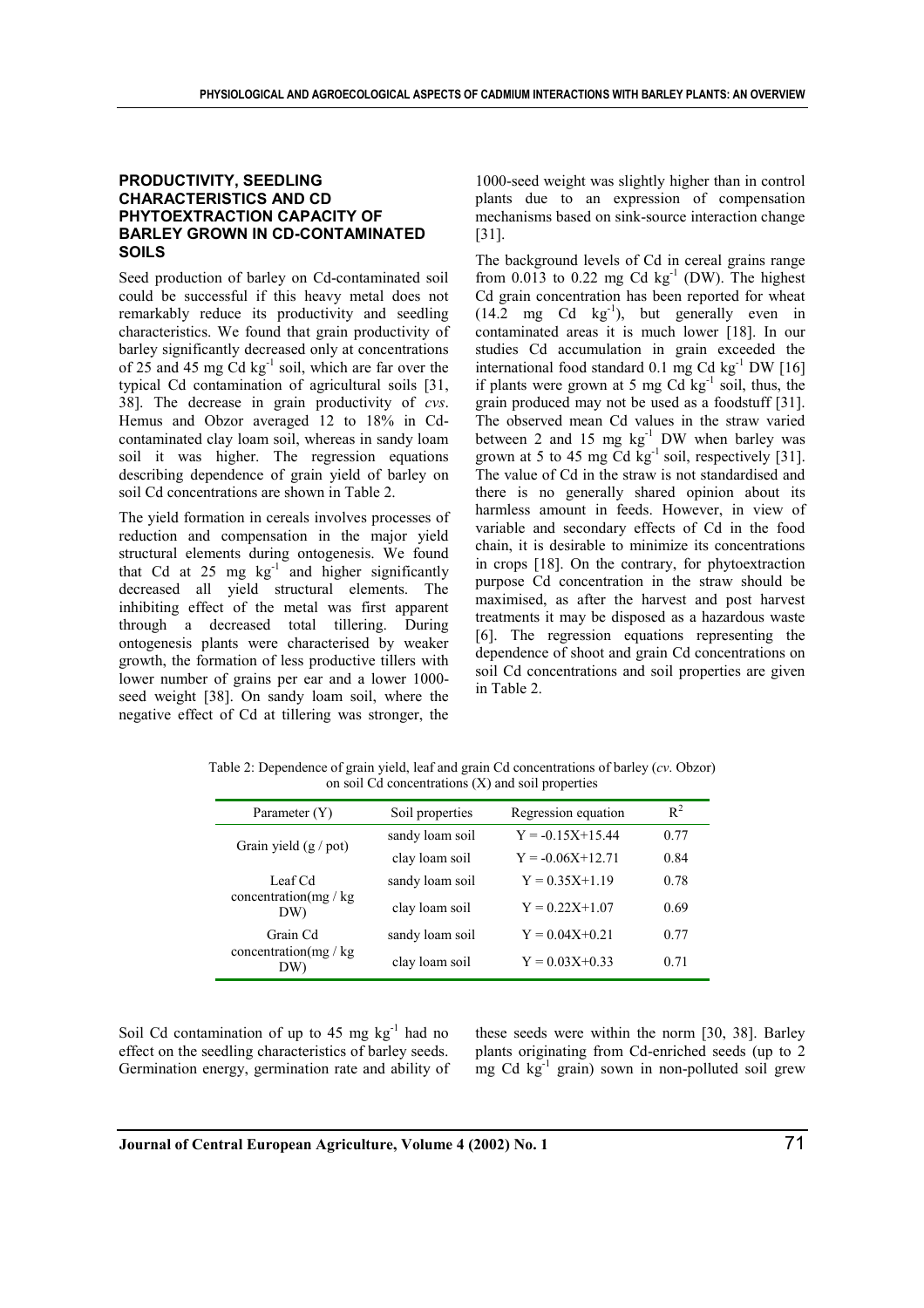well without any abnormalities. We did not observe any negative effects on growth, development and productivity of barley in the next generation and, on the other hand, Cd concentrations in grain were below 0.1 mg  $kg^{-1}$  [37]. However, if the contaminated soil had sandy loam texture and Cd concentration exceeds  $20-25$  mg kg<sup>-1</sup>, a significant decrease (more than 10% of seed productivity) should be expected.

The maximum Cd concentration in the aerial parts of barley was about  $22 - 25$  mg kg<sup>-1</sup> DW, found in the lower leaves of plants grown on soil containing 45 mg  $kg^{-1}$  soil [42]. We calculated that even in pot conditions, which are well known to increase metal transfer from soil to plants, the maximum Cd phytoextraction with barley would be estimated to not more than 100 g ha<sup>-1</sup> yr<sup>-1</sup> [45]. This value is 10 to 20 times lower than values reported for other crops proposed for Cd removal, for example willow and pannycress [24, 26]. It will take more than 100 consecutive croppings to decrease soil Cd concentration from 5 to 2 mg  $kg^{-1}$  soil by barley phytoextraction. Therefore, without additional enhancing of Cd uptake this option seems unrealistic for practical implementation.

## **REFERENCES**

- [1] ADRIANO, D., 2001. Cadmium. In: Trace elements in terrestrial environments: biogeochemistry, bioavailability, and risks of metals. 2<sup>nd</sup> edition. Springer-Verlag New York Berlin Heidelberg, 264-314.
- [2] ANGELOVA, I., I. ATANASSOV, 1993. Deposition of Pb, Zn, Cd and Cu in the soil of the smelter's area near Plovdiv. *Sci. Works Higher Inst. Agri*., 38 (2), 99-102 (BG).
- [3] ARCHAMBAULT, D., E. MARENTES, W. BUCKLEY, J. CLARKE, G. TAYLOR, 2001. A rapid, seedling–based bioassay for identifying low cadmium-accumulating individuals of durum wheat (*Triticum turgidum* L.), *Euphytica*, 117, 175-182.
- [4] ATANASOVA, L., A. VASSILEV, M. PISARSKA, I. YORDANOV, 1999. Cdinduced changes of root cytokinins from two barley cultivars. *Compt. Rend. Acad. Bulg. Sci*., 53 (6), 91-94.

#### **CONCLUSIONS**

Summing up, our studies showed that:

- The reductive analysis of factors limiting growth of Cd-exposed barley plants revealed photosynthesis retardation as one of the most important factors. Cd negatively affects barley photosynthesis directly at different structurefunctional levels and indirectly by the metal induced disturbances in the other physiological processes.
- The use of barley for seed production on Cdcontaminated agricultural soils seems a rationale option, as (1) barley seedling qualities are high; (2) its productivity is not significantly affected (except at some very high soil Cd contamination levels); (3) barley plants in the next generation, grown on non-contaminated soils have grain Cd levels within the norm and normal development and productivity.
- Shoot Cd accumulation of barley plants is not high enough to meet the requirements for shortterm phytoextraction perspective. If higher shoot Cd accumulation is achieved by means of the induced phytoextraction approach, barley Cd phytoextraction will be limited by phytotoxicity problems.
- [5] BISHNOI, N. R., I. S. SHEORAN, R. SINGH, 1993. Effect of cadmium and nickel on mobilisation of food reserves and activities of hydrolytic enzymes in germinating pigeon pea seeds*. J. Environ. Qual*., 5 (1), 57-59.
- [6] BLAYLOCK, M., J. HUANG, 2000. Phytoextraction of metals. In: I. Raskin, B. Ensley (Editors), Phytoremediation of toxic metals: Using plants to clean up the environment. John Wiley &Sons, Inc., 53-69.
- [7] BOUSSAMA, N., O. OUARITI, M. H. GHORBAL, 1999. Changes in growth and nitrogen assimilation in barley seedlings under cadmium stress. *J. Plant Nutr*., 22, 731-752.
- [8] CHANEY, R. L., 1980. Health risks associated with toxic metals in municipal sludge. In: G. Bitton, B. Damron, G. Edds, M. Davidson (Editors), Sludge – Health Risks of Land Application. 59-83.
- [9] CHANEY, R. L., 1983. Plant uptake of inorganic waste. In: J. E. Parr, P. B. Marsh, J.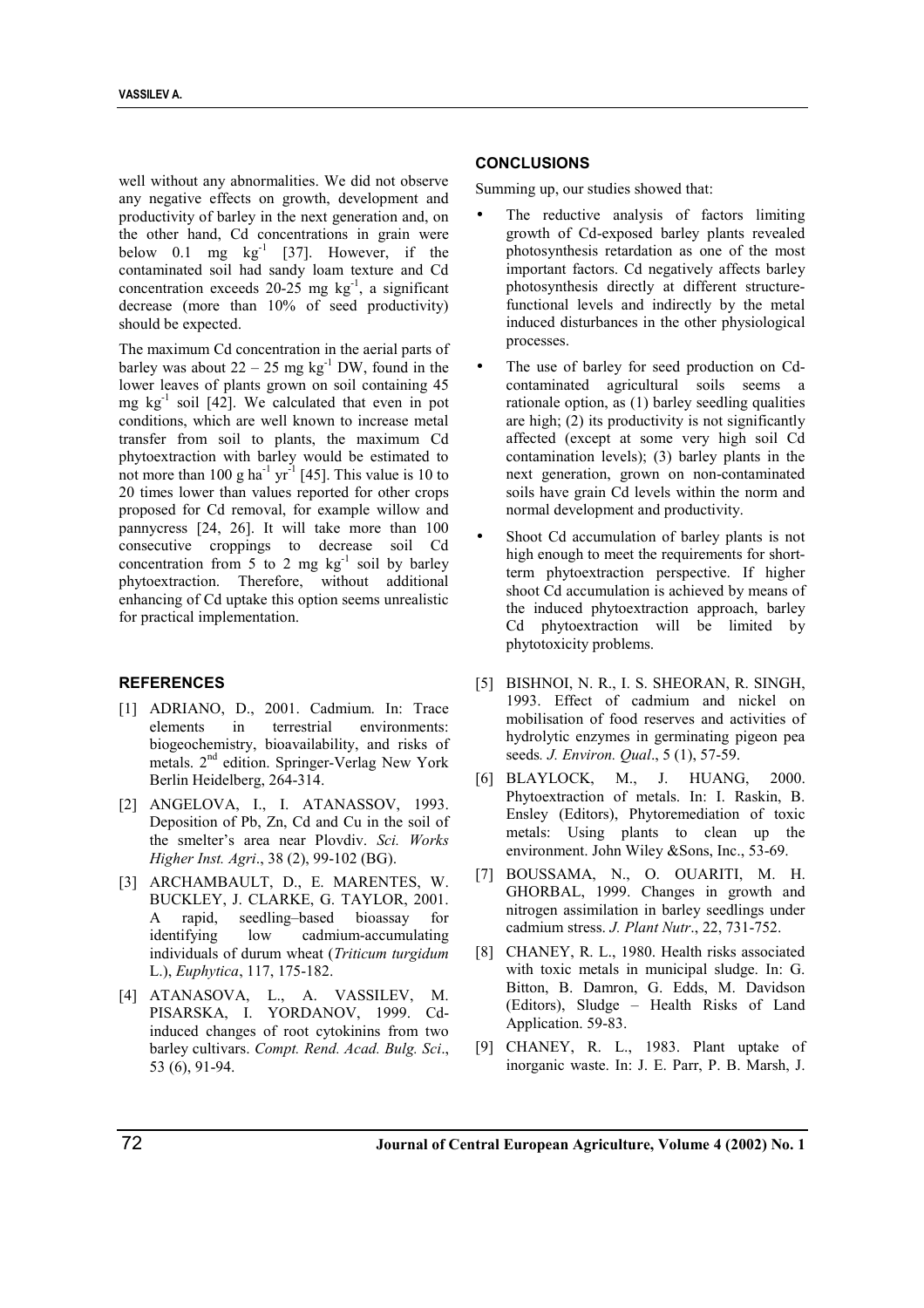M. Kla (Editors), Land Treatment of Hazardous Waste. 50-76. Noyes Data Corp. Park Ridge, IL.

- [10] CHEN, Y, A. HUERTA, 1997. Effects of sulfur nutrition on photosynthesis in Cd-treated barley seedlings. *J. Plant Nutr*., 20, 845-855.
- [11] CLIJSTERS, H., A. CUYPERS, J. VANGRONSVELD, 1999. Physiological responses to heavy metals in higher plants; defence against oxidative stress. Z. Naturforsch., 54c, 730-734.
- [12] DUDKA, S., M. PIOTROWSKA, H. TERELAK, 1996. Transfer of cadmium, lead, and zinc from industrially contaminated soil to crop plants: a field study. *Environ. Pollut*., 94 (2), 181-188.
- [13] EBBS, S. D., L. V. KOCHIAN, 1998. Phytoextraction of zinc by oat (*Avena sativa*), barley (*Hordeum vulgare*), and Indian mustard (*Brassica juncea*). *Environ. Sci. Technol*. 32, 802-806.
- [14] ERNST, W., 1980. Biochemical aspects of cadmium in plants. In: Cadmium in the Environment. Ed. J. Nriagu, Wiley and Sons, New York, 639-653.
- [15] GRANT, C., W. BUCKLEY, L. BAILEY, F. SELLES, 1998. Cadmium accumulation in crops. *Can. J. Plant Science*, 78, 1-17.
- [16] HARRIS, N., G. J. TAYLOR, 2001. Remobilization of cadmium in maturing shoots of near isogenic lines of durum wheat that differ in grain cadmium accumulation. *J. Exp. Bot*., 52 (360), 1473-1481.
- [17] INSTRUCTION RD-00-11/13.07.1994 of Bulgarian Ministry of Agriculture
- [18] KABATA-PENDIAS, A., H. PENDIAS, 2000. Trace Elements in Soils and Plants. In: Elements of Group II. CRC Press: London, 131-141
- [19] KUBOI, T., A. NOGUCHI, A. J. YAZAKI, 1986. Family-dependent cadmium accumulation characteristics in higher plants. *Plant Soil* 92, 405-415.
- [20] LAGRIFFOUL, A., B. MOCQUOT, M. MENCH, J. VANGRONSVELD, 1998. Cadmium toxicity effects on growth, mineral and chlorophyll contents, and activities of stress

related enzymes in young maize plants (*Zea mays* L*.). Plant Soil*, 200, 241-250.

- [21] LANDBERG, T., M. GREGER, 1994. Influence of selenium on uptake and toxicity of copper and cadmium in pea (*Pisum sativum*) and wheat (*Triticum aestivum*). *Physiol. Plant*. 90, 637-644.
- [22] MALIK, D., I. SHEORAN, R. SINGH, 1992. Carbon metabolism in leaves of cadmium treated wheat seedlings. *Plant Physiol. Biochem*. 30, 223-229.
- [23] ROBINSON, B. H., M. LEBLANC, D. PETIT, R. R. BROOKS, J. H. KIRKMAN, P. E. H. GREGG, 1998. The potential of *Thlaspi carelessness* for phytoremediation of contaminated soils. *Plant Soils*, 203, 47-56.
- [24] ROBINSON, B., T. MILLS, D. PETIT, L. FUNG, S. GREEN, B. CLOTHIER, 2000. Natural and induced cadmium-accumulation in poplar and willow: Implications for phytoremediation. *Plant Soil*, 227, 301-306.
- [25] RYAN, J., H. PAHREN, J. LUCAS, 1982. Controlling cadmium in the human food chain. A review and rationale based on health effects. *Environmental Research*, 27, 251-302.
- [26] SAXENA, P., S. KRISHNARAJ, T. DAN, M. PERRAS, N. VETTAKKORUMAKANKAV, 1999. Phytoremediation of heavy metals contaminated and polluted soils. In: M. N. V. Prasad, J. Hagemaer (Editors), Heavy metal stress in plants: from molecules to ecosystems. 305-329. Springer-Verlag: Berlin Heidelberg.
- [27] SEREGIN, I. V., V. B. IVANOV, 2001. Physiological aspects of cadmium and lead toxic effects on higher plants. *Russ. J. Plant Physiol.*, 48, 523-544.
- [28] STOBART, A., W. GRIFFITHS, I. AMEEN-BUKHARI, R. SHERWOOD, 1985. The effect of  $Cd^{2+}$  on the biosynthesis of chlorophyll in leaves of barley. *Physiol. Plant*., 63, 293-298.
- [29] TALANOVA, V.V., A. F. TITOV, N. P. BOEVA 2001. Effect of increasing concentrations of heavy metals on the growth of barley and wheat seedlings. *Russ. J. Plant Physiol*. 48, 100-103.
- [30] VASSILEV, A., 1993. Influence of Cd on productivity and seedling qualities of barley

**Journal of Central European Agriculture, Volume 4 (2002) No. 1** 73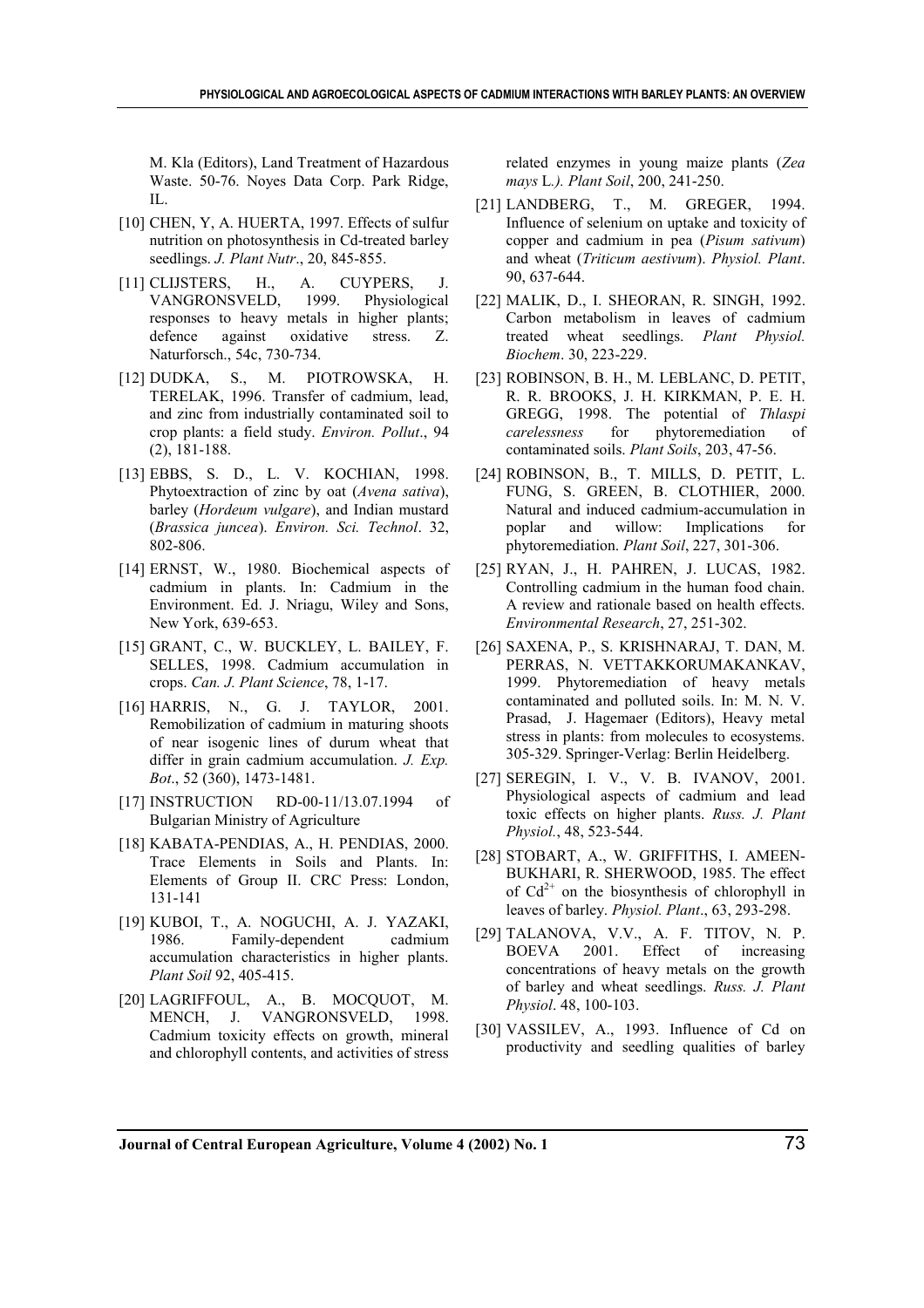grown in two different soils. II. *Sci. Works Higher Inst. Agri.*, 38, 145-148 (BG).

- [31] VASSILEV, A., V. KERIN, G. BEKYAROV, 1993a. Influence of Cd on productivity and seedling qualities of barley grown in two different soils. I. *Sci. Works Higher Inst. Agri.*, 38, 149-152 (BG).
- [32] VASSILEV, A., V. KERIN, I. YORDANOV, 1993b. The effect of  $Cd^{2+}$  stress on the growth and photosynthesis of young barley plants (*H. vulgare* L.). I. Growth*. Bulg. J. Plant Physiol*. 19, 22-29.
- [33] VASSILEV, A., M. BEROVA, Z. ZLATEV, V. KERIN, 1994b. Influence of Cd stress on uptake and content of some mineral elements in barley plants. *Sci. Works Higher Inst. Agri.*, 34, 285-293 (BG).
- [34] VASSILEV, A., Z. ZLATEV, V. KERIN, 1994a. Physiological responses of two barley cultivars to toxic Cd treatments. *Sci. Works Higher Inst. Agri.*, 34, 295-301 (BG).
- [35] VASSILEV, A., V. KERIN, K. GEORGIEVA, 1995a. Cultivar sensitivity and cold resistance of Cd-treated barley plants. Proceedings of Jubilee conference on an occasion of 60 years of the establishment of the Institute of seeds and breeding "Obraztsov chiflik" – Russe, Vol. 2, 163-167 (BG).
- [36] VASSILEV, A., I. YORDANOV, E. CHAKALOVA, V. KERIN, 1995b. Effect of cadmium stress on growth and photosynthesis of young barley (*H. vulgare* L.) plants. II. Structural and functional changes in photosynthetic apparatus. *Bulg. J. Plant Physiol*. 21, 21-21.
- [37] VASSILEV, A., Z. ZLATEV, V. KERIN, 1995c. Effect of Cd-enriched barley seeds on yield and quality of barley. *Sci. Works Higher Inst. Agri.*, XL (2), 241-244 (BG).
- [38] VASSILEV, A., V. KERIN, P. ATANASSOV, 1996a. Effect of cadmium pollution of soil upon productivity and seedling qualities of two barley (*H. vulgare* L.) cultivars. *Bulg. J. Agri. Science*, 2: 333-340.
- [39] VASSILEV, A., K. GEORGIEVA, I. YORDANOV, 1996b. Influence of Cd-stress on the thermosensitivity of chlorophyll fluorescence parameters in two barley cultivars. *Compt. Rend. Acad. Bulg. Sci.*, 49, 2, 85-88.
- [40] VASSILEV, A., I. YORDANOV, T. TSONEV, 1997a. Effect of  $Cd^{2+}$  on the physiological state and photosynthetic activity of young barley plants. *Photosynthetica* 34, 293-302.
- [41] VASSILEV, A., I. YORDANOV, 1997b. Reductive analysis of factors limiting growth of Cd-exposed plants: a review. *Bulg. J. Plant Physiol*. 23, 114-133.
- [42] VASSILEV, A., T. TSONEV, I. YORDANOV, 1998a. Physiological response of barley plants (*Hordeum vulgare*) to cadmium contamination in soil during ontogenesis. *Environ. Pollut*. 103, 287-293.
- [43] VASSILEV, A., M. BEROVA, Z. ZLATEV, 1998b. Influence of  $Cd^{2+}$  on growth, chlorophyll content, and water relations in young barley plants. *Biologia Plantarum*, 41 (4), 601-606.
- [44] VASSILEV, A., P. MANOLOV, 1999. Chlorophyll fluorescence of barley (*H. vulgare* L.) seedlings grown in excess of Cd. *Bulg. J. Plant Physiol*. 25, 67-76.
- [45] VASSILEV, A., P. ZAPRYANOVA, 1999. Removal of Cd by winter barley (*H. vulgare* L.) grown in soils with Cd pollution. *Bulg. J. Agri. Science*, 5: 131-136.
- [46] VASSILEV, A., 2001. A comparative study on growth and mineral status of barley plants grown at presence of Cd and Cu. Changes in the mineral status. Achievements and prospects of plant physiology and biochemistry of mineral nutrition and water relations in Bulgaria, Ed. G. Ignatov, Vol. 2, 165-167.
- [47] VASSILEV, A., F. C., LIDON, M. DO CÉU MATOS, J. C. RAMALHO, I. YORDANOV, 2002. Photosynthetic performance and some nutrients content in cadmium and coppertreated barley plants. *J. Plant Nutrition* 25 (11), 2343-2360.
- [48] VASSILEV, A., F. C., LIDON, J. C. RAMALHO, M. DO CÉU MATOS, M. DA GRACA, 2002. Shoot cadmium accumulation and photosynthesis performance of barley plants at high cadmium treatments. *J. Plant Nutrition* (submitted)
- [49] ZHELJAZKOV, V. N. NIELSEN, 1996. Effect of heavy metals on peppermint and cornmint. *Plant Soil*, 178, 59-66.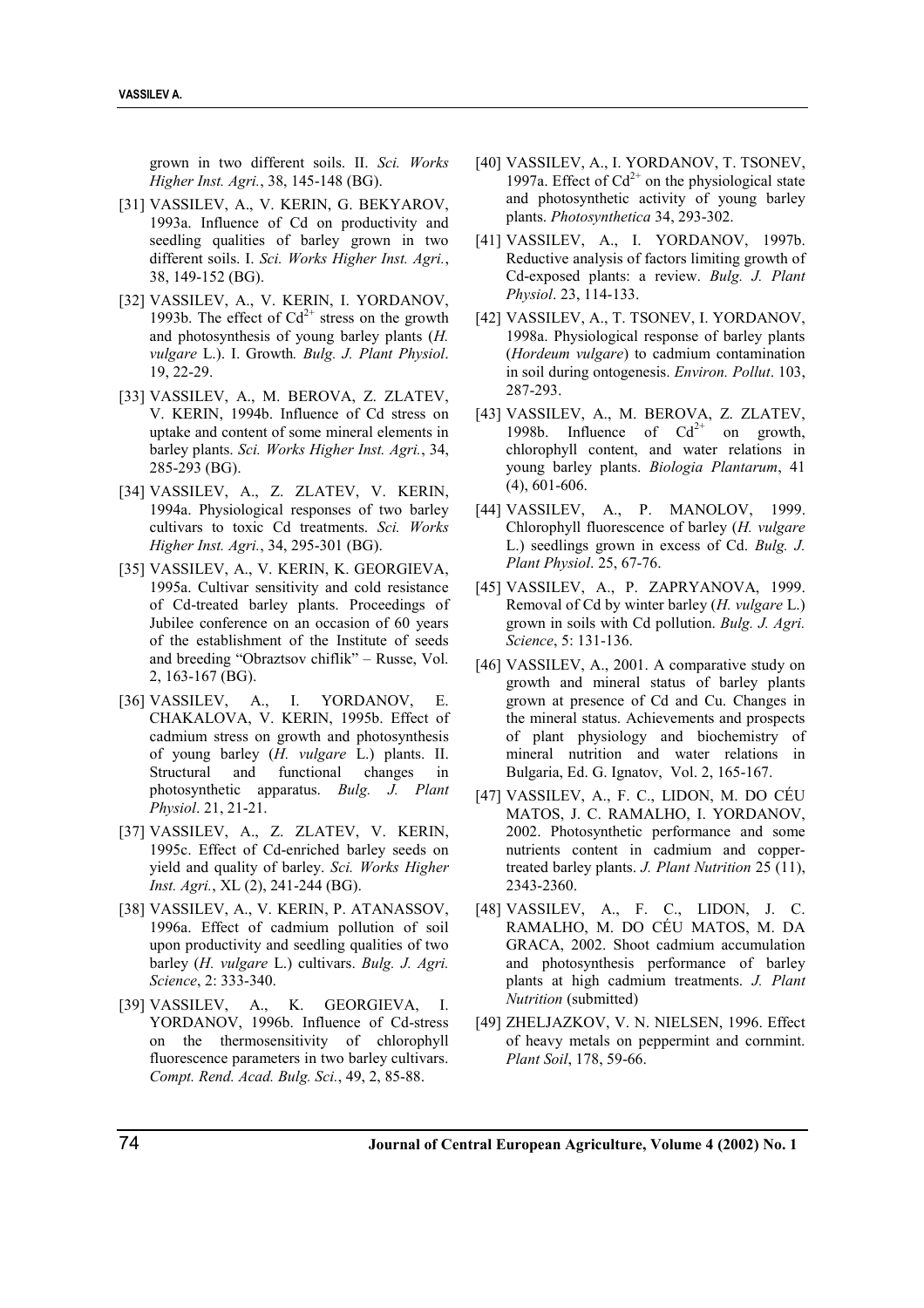Vassilev A, vassilev@au-plovdiv.bg, Agricultural University of Plovdiv, 12, Mendeleev St., 4000 Plovdiv, Bulgaria

**Journal of Central European Agriculture, Volume 4 (2002) No. 1** 75